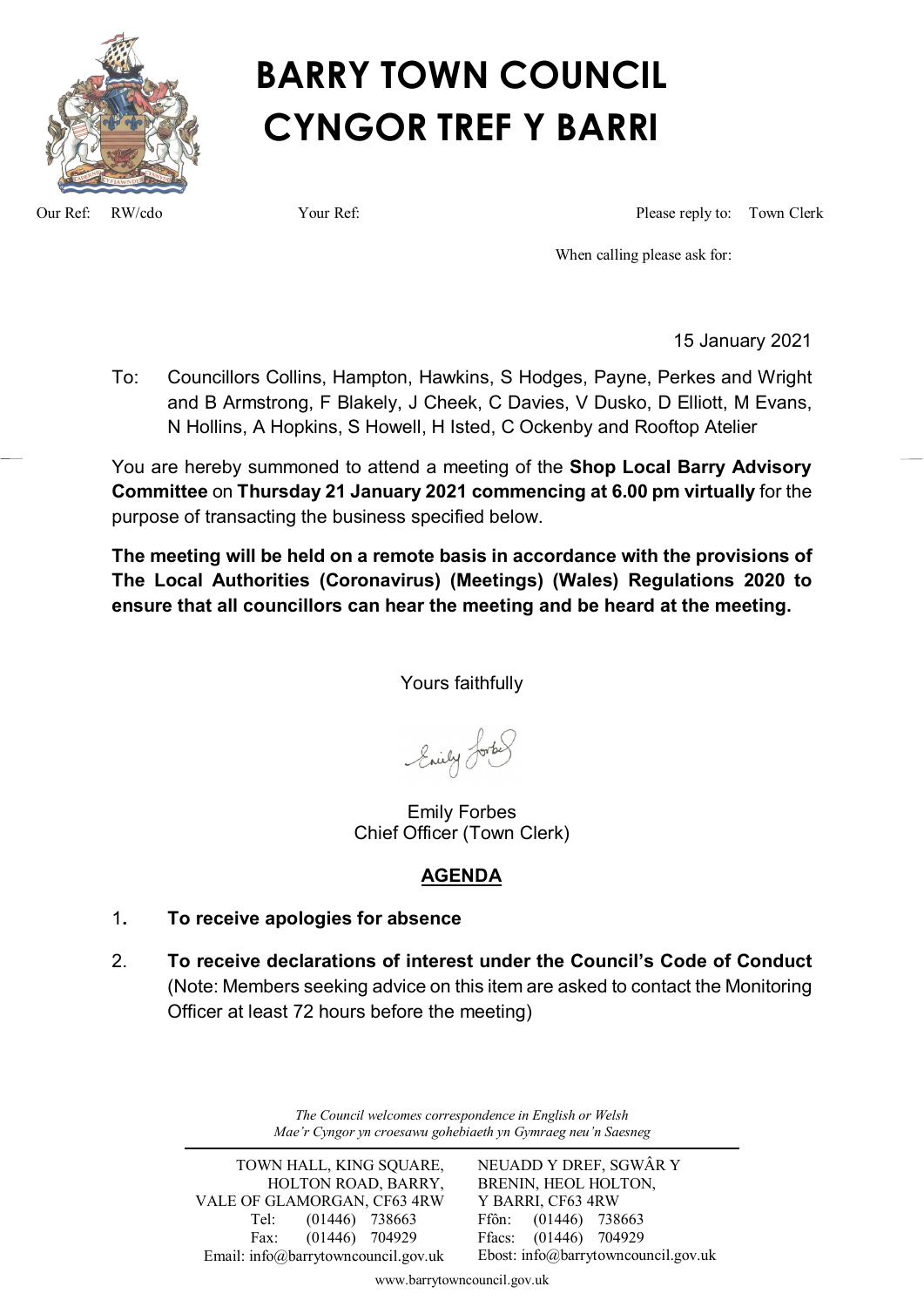#### 3. **Well-being of Future Generations (Wales) Act 2015 (To note)**

*Shop Local Barry Advisory Group members will note that this Act sets out the requirement for a public body to act in a manner which seeks to ensure that the needs of the present are met without compromising the ability of future generations to meet their own needs.*

In order to act in that manner, a public body must take account of the following *things:*

- *(a) the importance of balancing short term needs with the need to safeguard the ability to meet long term needs, especially where things done to meet short term needs may have detrimental long term effect;*
- *(b) the need to take an integrated approach, by considering how—*

*(i) the body's well-being objectives may impact upon each of the well-being goals;*

*(ii) the body's well-being objectives impact upon each other or upon other public bodies' objectives, in particular where steps taken by the body may contribute to meeting one objective but may be detrimental to meeting another;*

*(c)the importance of involving other persons with an interest in achieving the well-being goals and of ensuring those persons reflect the diversity of the population of the part of Wales in relation to which the body exercises functions;*

*(d)how acting in collaboration with any other person (or how different parts of the body acting together) could assist the body to meet its wellbeing objectives, or assist another body to meet its objectives;*

*(e) how deploying resources to prevent problems occurring or getting worse may contribute to meeting the body's well-being objectives, or another body's objectives.*

- 4. **To approve the minutes of the last meeting held on 22 October 2020 (Pages 331-336)**
- 5. **To receive an update on Regeneration Projects for Barry from Phil Chappell, Vale of Glamorgan Council (Verbal)**
- 6. **To receive feedback from the Cardiff Capital Region Town Centre Action Group (Chief Officer) (Verbal)**

*The Council welcomes correspondence in English or Welsh Mae'r Cyngor yn croesawu gohebiaeth yn Gymraeg neu'n Saesneg*

www.barrytowncouncil.gov.uk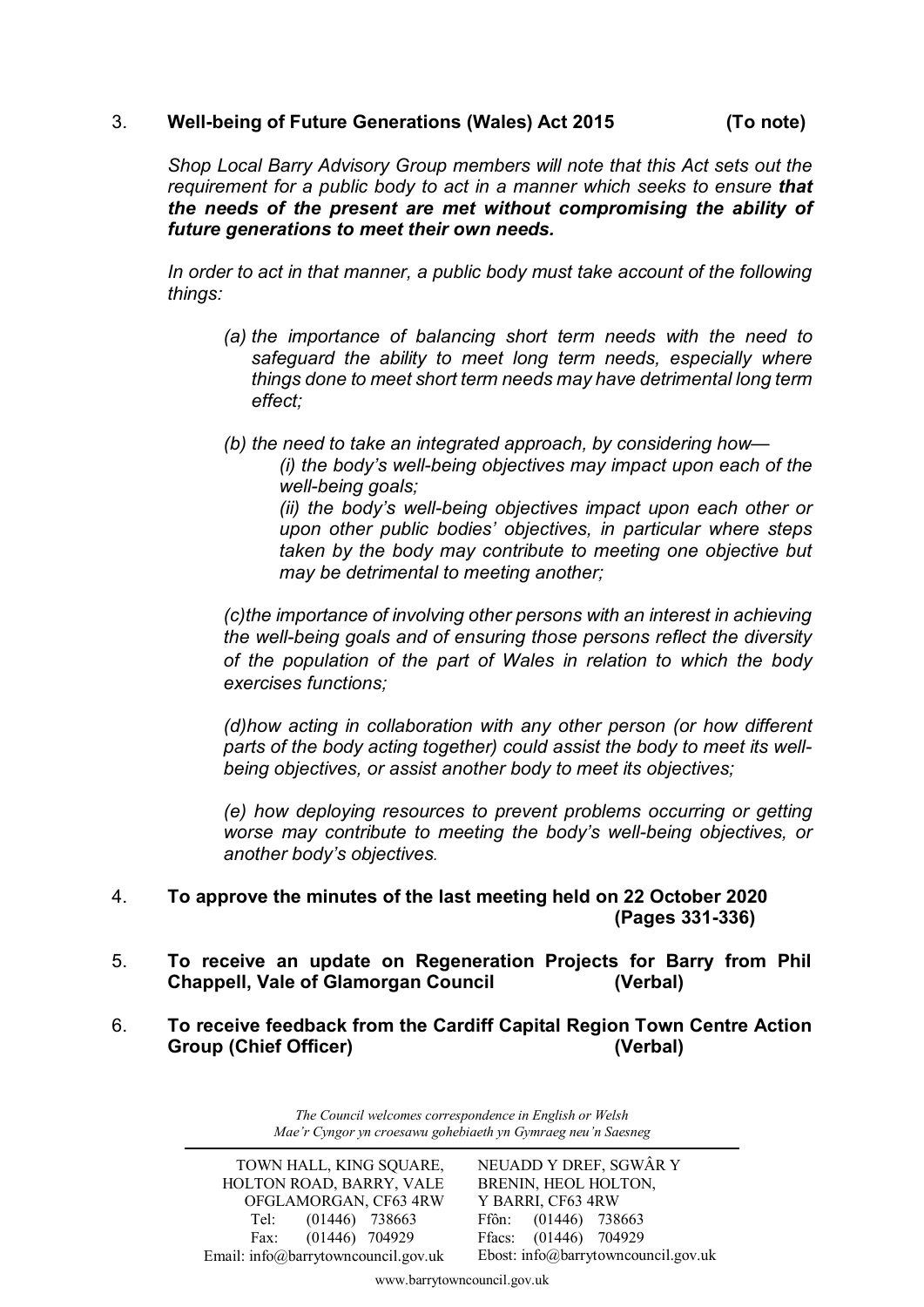# 7. **To discuss Trader's reflections and feedback from the Christmas period and bring any issues to the Committee's attention**

**(Discussion)**

# 8. **Budget Monitoring Report to 31 December 2020 and forward planning**

To consider the Committee's plans for the remainder of the financial year (21 January to 31 March 2021) noting the budget remaining (Page 337) January to 31 March 2021) noting the budget remaining **(Page 337)**

## 9. **Date of next meeting**

The date of the next meeting of the Shop Local Barry Advisory Committee will be agreed at the Annual Meeting scheduled to be held on 17 May 2021

**Distribution** – All Councillors and members of the public recorded as confirming they would like to retain membership.

> *The Council welcomes correspondence in English or Welsh Mae'r Cyngor yn croesawu gohebiaeth yn Gymraeg neu'n Saesneg*

TOWN HALL, KING SQUARE, HOLTON ROAD, BARRY, VALE OFGLAMORGAN, CF63 4RW Tel:  $(01446)$  738663 Fax: (01446) 704929 Email: info@barrytowncouncil.gov.uk NEUADD Y DREF, SGWÂR Y BRENIN, HEOL HOLTON, Y BARRI, CF63 4RW Ffôn: (01446) 738663 Ffacs: (01446) 704929 Ebost: info@barrytowncouncil.gov.uk

www.barrytowncouncil.gov.uk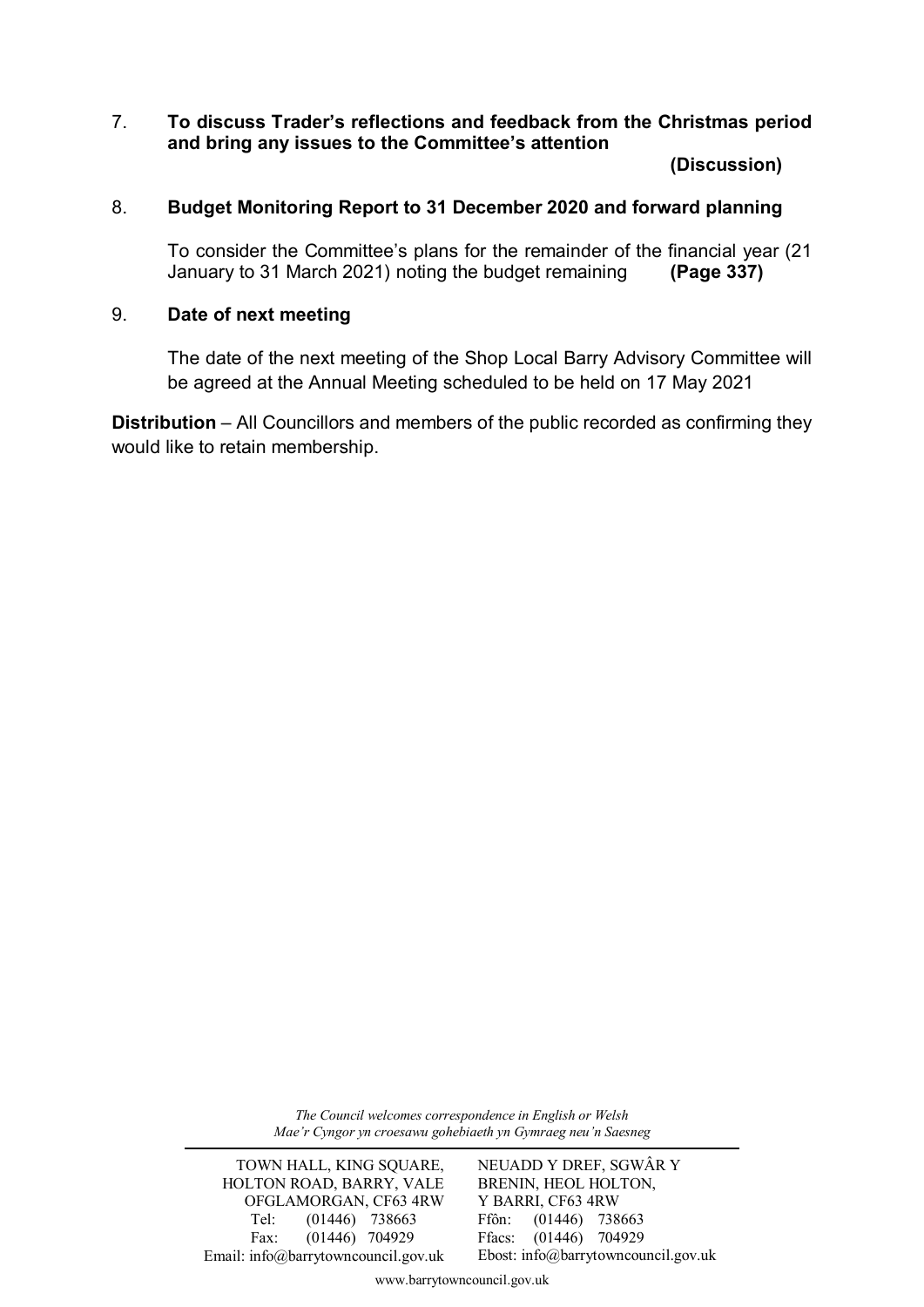# **BARRY TOWN COUNCIL**

# **DRAFT MINUTES OF A MEETING OF THE SHOP LOCAL BARRY ADVISORY COMMITTEE HELD ON THURSDAY 22 OCTOBER, 2020, AT 6PM (VIRTUALLY)**

- **PRESENT:** Councillor Perkes (Chairperson) together with Councillors S Hodges, Payne, Collins, Hawkins and Richardson; Along with S Burnell (Awesome Wales), A Greenfield (Awesome Wales) and Chris Edwards (Town Centre Manager)
- **ALSO PRESENT:** Emily Forbes Chief Officer Hannah Linton – Trainee Administrator Councillor N Hodges – Observer
- SL151 **APOLOGIES FOR ABSENCE**

Apologies received from Hannah Isted – HI Communications

SL152 **DECLARATIONS OF INTEREST**

None were received

SL153. **WELL-BEING OF FUTURE GENERATIONS (WALES) ACT 2015**

**RESOLVED: That the Well-Being of Future Generations (Wales) Act 2015 be received and noted** 

# SL154 **TO APPROVE THE MINUTES OF THE LAST MEETING HELD ON 16 JULY 2020**

Chris Edwards was asked for an update on the Action Sheet in relation to Shop Wrapping of vacant shops to create a more aesthetic town centre; he advised that the Barry Making Waves Project is progressing with this action

**RESOLVED: That the minutes of the Shop Local Barry Advisory Committee held on 16 July 2020 be approved and signed as a correct record.** 

# SL155 **DRAFT BUDGET 2021/22 (INCLUDING BUDGET MONITORING REPORT TO 30 SEPTEMBER 2020)**

Members were provided with the Committee's expenditure in the 2020/21 financial year as at the end of September 2020 and were requested to determine the Committee's requirements for inclusion in the draft budget for 2021/22.

The Chief Officer advised members of the details within the report; members suggested that the budget was increased to £15,000 for 2021/22, noting the £4,000 additional budget made available this year for Social Media and marketing.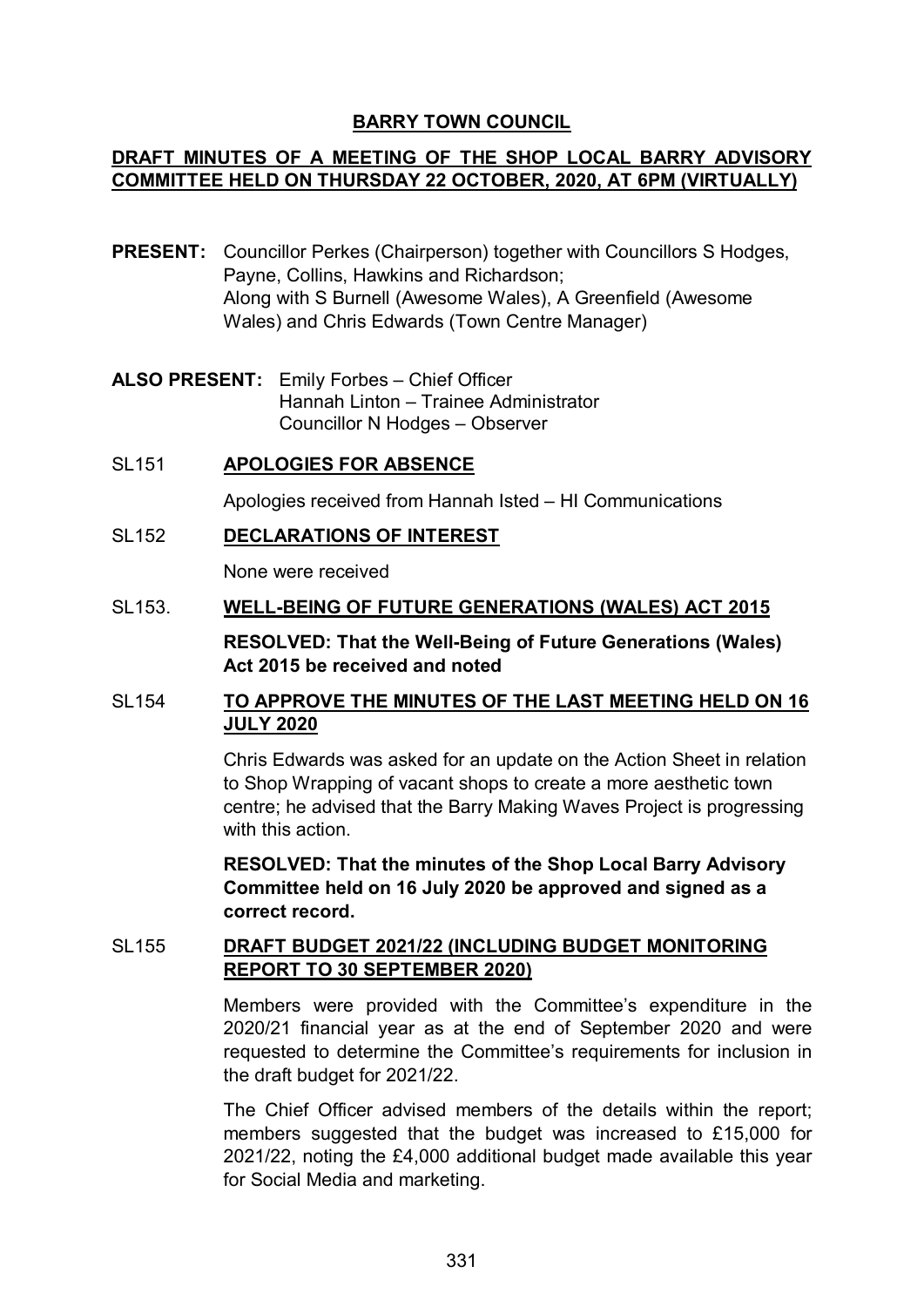**RECOMMENDED: That a meeting of the Finance Policy and General Purposes committee scheduled to be held on 16 November 2020, that the Shop Local Budget for 2021/22 is increased to £15,000.**

**RESOLVED: That the budget monitoring report to 30 September be received and noted.** 

# SL156 **FEEDBACK FROM SUSTAINABLE BARRY WORKING GROUP**

Members were provided with a verbal update in relation to the discussions that were held at a recent Sustainable Barry Working Group meeting held on 19 October 2020. Members discussed the next item agenda at this point as the two items were linked.

The Chief Officer set out the different campaigns at local, regional and national level.

Councillor S Hodges said that as Shop Local is a hyper-local campaign that has been running and working well, adding more campaigns into the area will get confusing, and it will also lose its impact at a Vale level.

Members discussed how the Welsh Government Transforming Towns money will be divided across shopping areas; £500k is being provided throughout five shopping areas in the Vale via the Vale of Glamorgan Council for Town Centres. Members were not pleased with the campaign being provided through Jam Jar, as they felt that the money could go to better use at a local level. They suggested using the campaigns together to get full support for Barry and inviting Town Councillors onto the Resilience Forum would be progressive.

Members noted certain points needed to be highlighted that were, the queuing and waiting areas for local traders/shoppers, and also noted that Natwest, Nationwide and Boots had queuing issues originally. It was noted that banks and building societies have created an appointment system to help with customers queuing outside in current conditions.

Chris Edwards stated that the queuing/waiting areas for shops should be a traders/independent shop issue and not an issue for the Council.

Members queried if the outside seating area at Caesars was registered by Vale of Glamorgan Council and suggested that free outdoor licenses be available for traders, including Caesars and Fountains Tea Room. Members agreed that the issue is a missed opportunity for outdoor cafes etc.

Councillor S Hodges requested confirmation if the issue of appropriate coverings for local shoppers (as the outdoor space is unusable without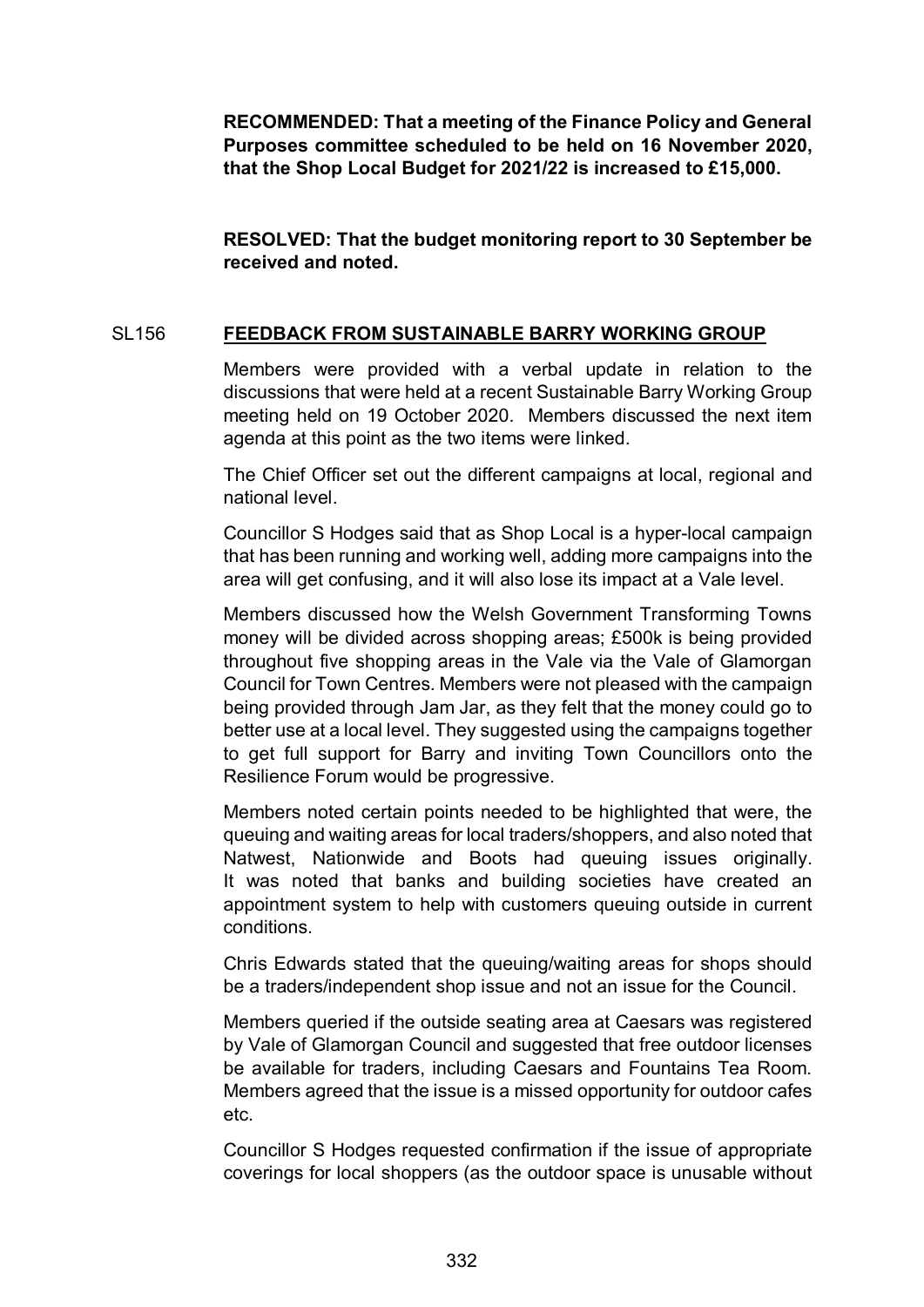appropriate coverings) was also an issue for local traders and residents. Councillor S Hodges also suggested that temporary coverings could be used to develop King Square to have more of a café feel (which was always meant to be the plans).

Councillor Perkes agreed and stated that the Council feels that the need to ensure that businesses have customers have safe and dry coverings whilst they queue will help the local economy, keeping local shoppers visiting Holton Road and High Street.

S Burnell noted that 12 people were able to shop safely in their store, and stated that they do not see that the weather and queuing is going to be an issue for local shoppers. It was also noted that Wilkinsons is currently only able to sell essential products and must shut aisles where deemed non-essential.

Members noted that the capacity of shops on High Street have more pressure when it comes to space. Members stated that they were not convinced that parklets are a good recommendation and that also placing them in parking spaces would not be a good idea and recommend further consulting with traders.

#### **RECOMMENDATION:**

- **1. To take the suggestion of using the TRI Funding money towards a hyper local campaign with Shop Local to the Vale of Glamorgan Council.**
- **2. To request that Town Councillors are invited onto the Resilience Forum to input into proposals.**

## SL156 **CHRISTMAS 2020**

#### i. **Christmas Lights**

Members were provided with an update from the Chief Officer in relation to the Christmas Lights for 2020

Members of the Committee noted a longer period for the Christmas Season is needed and the lights need to be erected as quickly as possible. Also the entrance to High Street needs to be examined due to the issue with catenary wires throughout High Street; a suggestion of flat lights on the walls on common entrances such as York Place, Island Road etc could help make the area brighter.

The Chief Officer suggested contacting the light contractor to look into options in regards to the ideas suggested.

Members stated that the landlords needed to make repairs to the infrastructure on shop fronts, as the masonry on many of the walls was broken and in need of repair for safety reasons.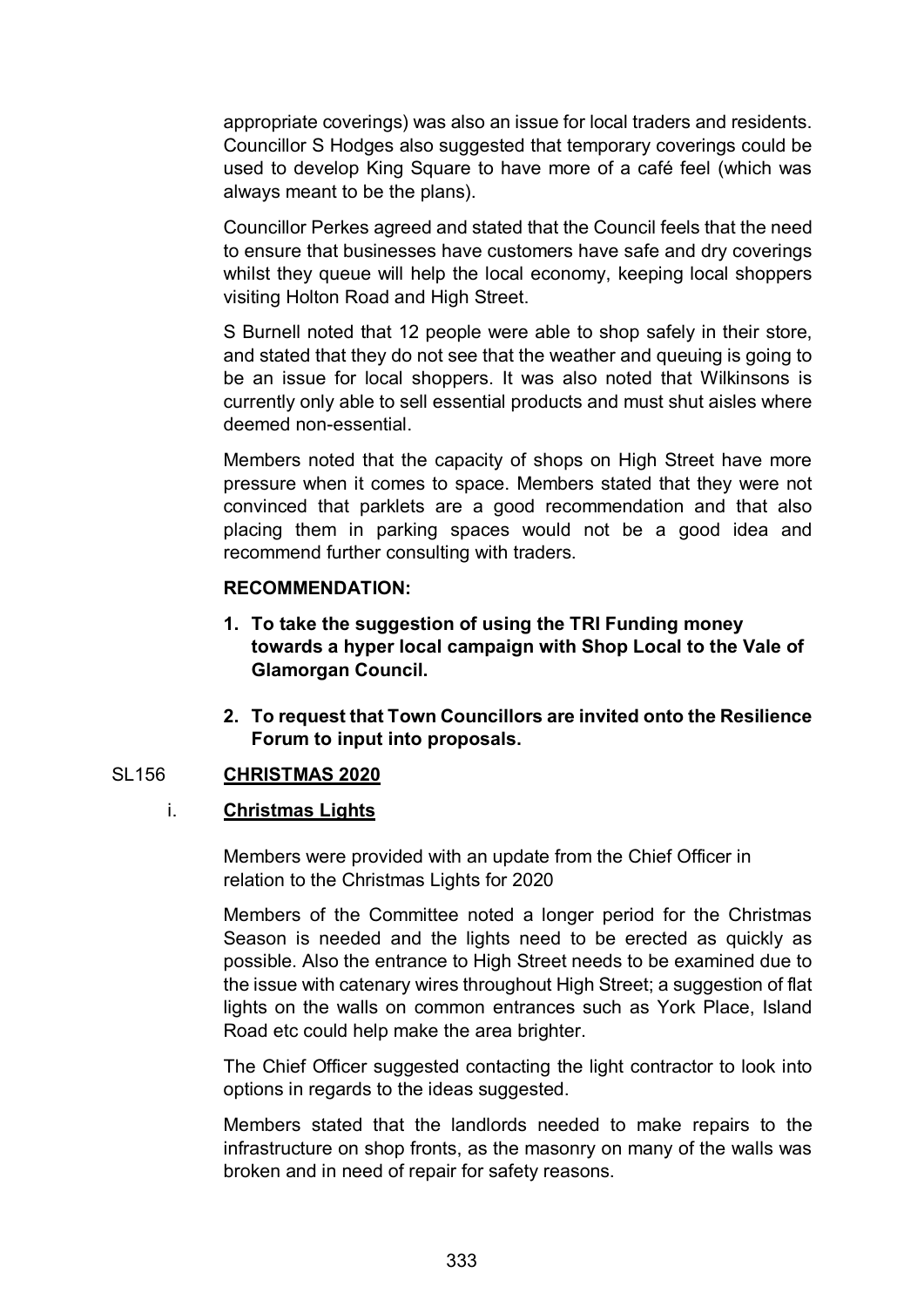The Chief Officer noted that the lighting contractor had suggested that icicle lights could be erected this year as the catenary wires were not strong enough to take the full lights and would explore the options to deliver this quickly; this decoration is a short term solution and the health and safety issues would need to be explored further for next year.

**RESOLVED: That the Chief Officer liaise with the lighting contractor to find a short term solution to erecting Christmas lights in High Street this Year**

**RECOMMENDED: That £4,000 from the budget is repurposed to spend on the High Street Christmas Lights issue and that this is taken forward via Urgent Action due to timescales.** 

## **ii. REQUEST FROM BARRY COMMUNITY CHOIR**

Members were advised that a request had been received from Barry Community Choir to perform carols/festive songs in King Square during the Christmas period. Discussions also included live streaming or virtual options for the event which could be provided by Bro Radio.

Members discussed if such an event could be carried out within legislation / safety regulations, then members were in agreement to approve the Christmas carol / festive performance request.

**RESOLVED: That Officers contact the Vale of Glamorgan Council to approve the request from Barry Community Choir to perform on King Square throughout the Christmas period whilst broadcasting on the radio and live streaming on socials.**

#### iii. **TRADERS IDEAS FOR THE FESTIVE PERIOD**

The Chief Officer provided members with an update on a music suggestion for King Square and Holton Road / High Street shopping areas. This had been discussed at Sustainable Barry Working Group and a possible budget was available as the Council was no longer purchasing the marquee allocated from the Covid-19 Recovery Fund.

Members discussed the options of Christmas music being played within the shopping areas of both Holton Road and High Street. It was noted that members had concerns in relation to the volume levels of the music that was being proposed and that there would be a suitable amount of speakers for the sound to travel.

It was also suggested that Bro Radio could broadcast their Christmas channel throughout the Festive Period. Members had also suggested that the music is restricted to certain days and times to prevent it from being over played, potentially keeping it to Saturdays only.

Members also made a suggestion of the Council creating their own Christmas Song to be promoted on the Town Council's social media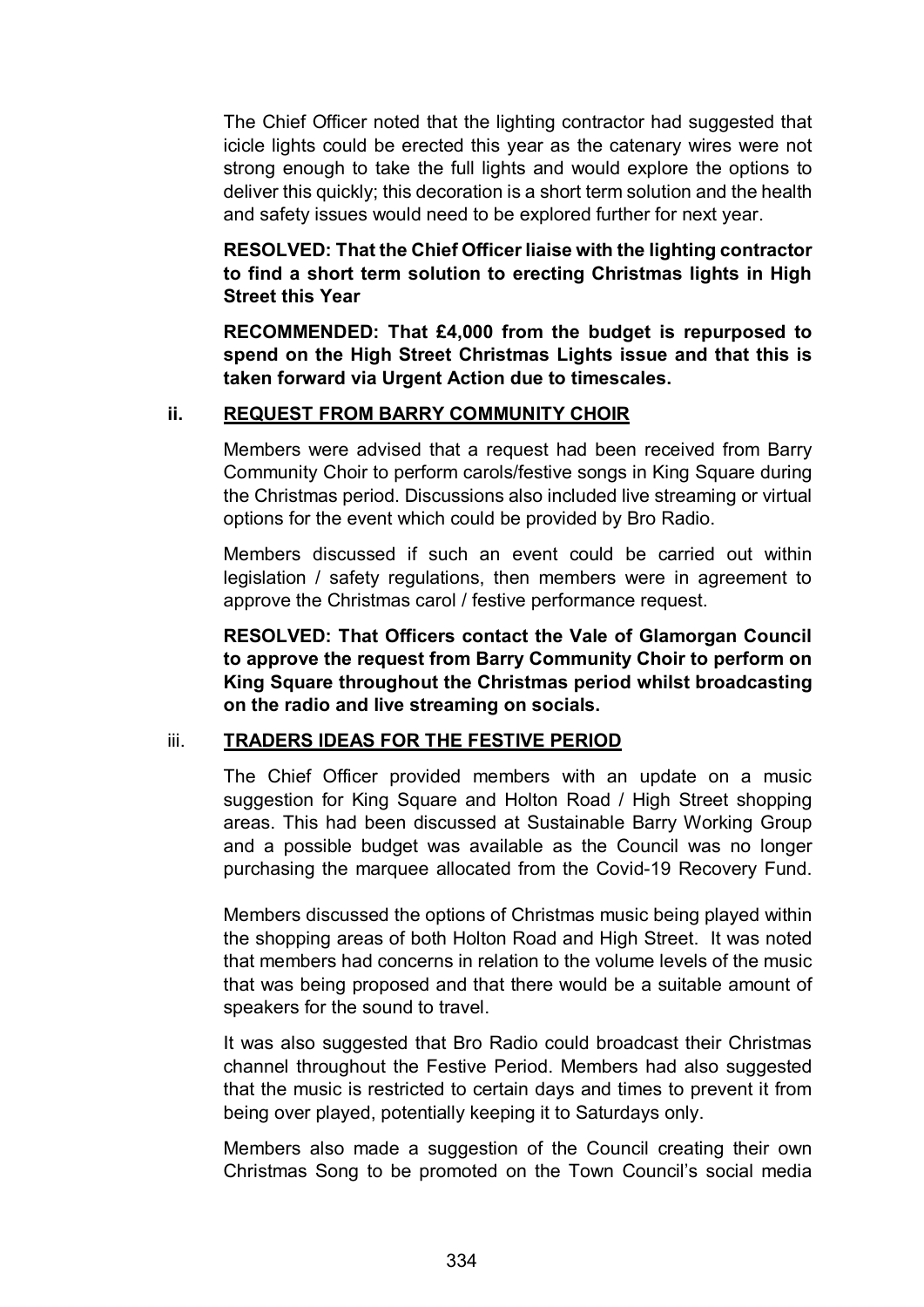platforms and also a suggestion of a cheerful Shop Local song to be recorded by Bro Radio.

The Chair suggested that the Mayor could judge a 'Best dressed shop window' and that all shops in King Square and High Street could get involved. Another suggestion was made for the High Street traders hold a competition to get the local children involved. Members agreed that the Shop Local Facebook Page can be used to promote the trader's windows and that the public could vote for the top 5 window displays to be put forward and the Mayor would judge the Competition.

Members advised that Bro Radio have a business dictionary which is not well advertised and that more advertisement / promotion isneeded to get the message of the local traders and their products out to the public.

Councillor S Hodges noted that Barry Town Council has done the best they can for local shops with the COVID-19 Recovery Fund. Members had a discussion over the Vale of Glamorgan Campaign with Jam Jar and it was discussed that the money allocated for Campaign could have been spent on local residents and traders across Barry.

Councillor S Perkes further noted that long-term publicity would be beneficial for traders and suggested that a children's competition similar to a treasure hunt could be proposed.

## **RESOLVED:**

**1) That the Chief Officer continue to liaise with JPL to determine costs and delivery of the PA system and speakers project.**

**2) That music and other varied content be played on Saturdays; 1st,8th, 15th, 22nd, 29th November and 6th, 13th, 20th, 27th December, nine Saturday's in total.**

**3) That Bro Radio be asked to play varied content throughout the Christmas period with interviews / discussions with traders and Christmas music.**

**4) That the Chief Officer is authorised to spend £500 on prizes, flyers and use social media to promote both children's competition and traders Christmas window competition.**

**5) That HI Communications is asked to create the social media posts and marketing for the Christmas campaign and competitions**

The meeting ended at

Signed ………………………… (Chairperson) Date …………………………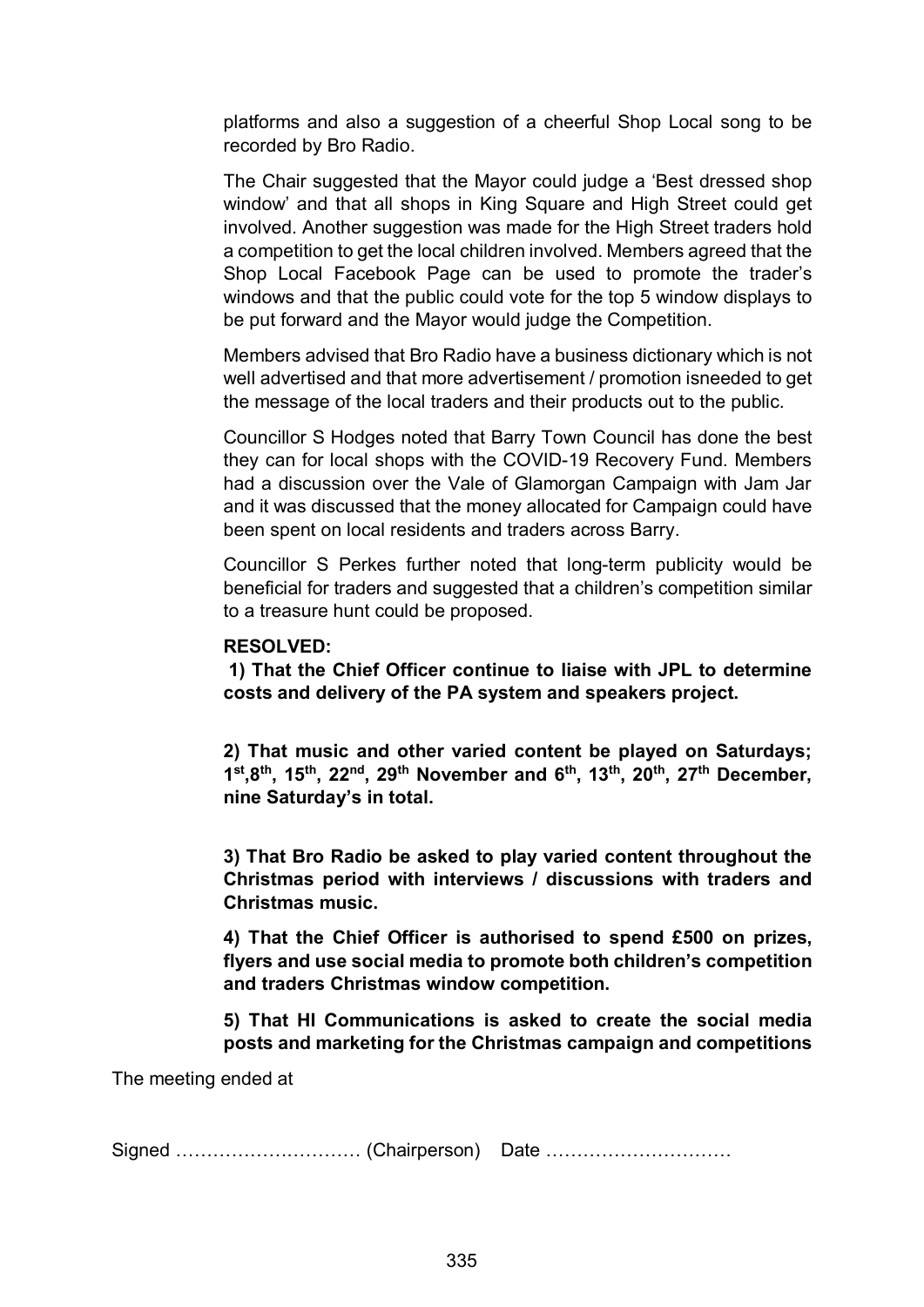#### **FOR INFORMATION ONLY**

#### **ACTION SHEET - SHOP LOCAL - 22 OCTOBER 2020**

|                |                                                         |                    | <b>DATE</b>       |                 |
|----------------|---------------------------------------------------------|--------------------|-------------------|-----------------|
|                |                                                         |                    | <b>ACTION TO</b>  |                 |
| <b>IMINUTE</b> |                                                         | <b>ACTION TO</b>   | <b>BE CARRIED</b> |                 |
| NO.            | <b>ACTION TO BE TAKEN</b>                               | <b>BE TAKEN BY</b> | <b>OUT</b>        | <b>PROGRESS</b> |
|                | Recommendation to a meeting of the Finance Policy       |                    |                   |                 |
|                | and General Purposes committee scheduled to be held     |                    |                   |                 |
|                | on 16 November 2020, that the Shop Local Budget for     |                    |                   |                 |
| <b>SL155</b>   | 2021/22 is increased to £15,000.                        | C/O                | 16.11.2020        | Completed       |
|                |                                                         |                    |                   |                 |
|                | To take the suggestion of using the TRI Funding money   |                    |                   |                 |
|                | towards a hyper local campaign with Shop Local to the   |                    |                   |                 |
| SL156(1)       | Vale of Glamorgan Council.                              | C/O                | 23.10.2020        | Completed       |
|                |                                                         |                    |                   |                 |
|                | To request that Town Councillors are invited onto the   |                    |                   |                 |
|                |                                                         |                    |                   |                 |
| SL156 (2)      | Resilience Forum to input into proposals.               | C/O                | 23.10.2020        | Completed       |
|                | That £4,000 from the budget is repurposed to spend on   |                    |                   |                 |
|                | the High Street Christmas Lights issue and that this is |                    |                   |                 |
|                |                                                         |                    |                   |                 |
| SL156 (i)      | taken forward via Urgent Action due to timescales.      | C/O                | 23.10.2020        | Completed       |